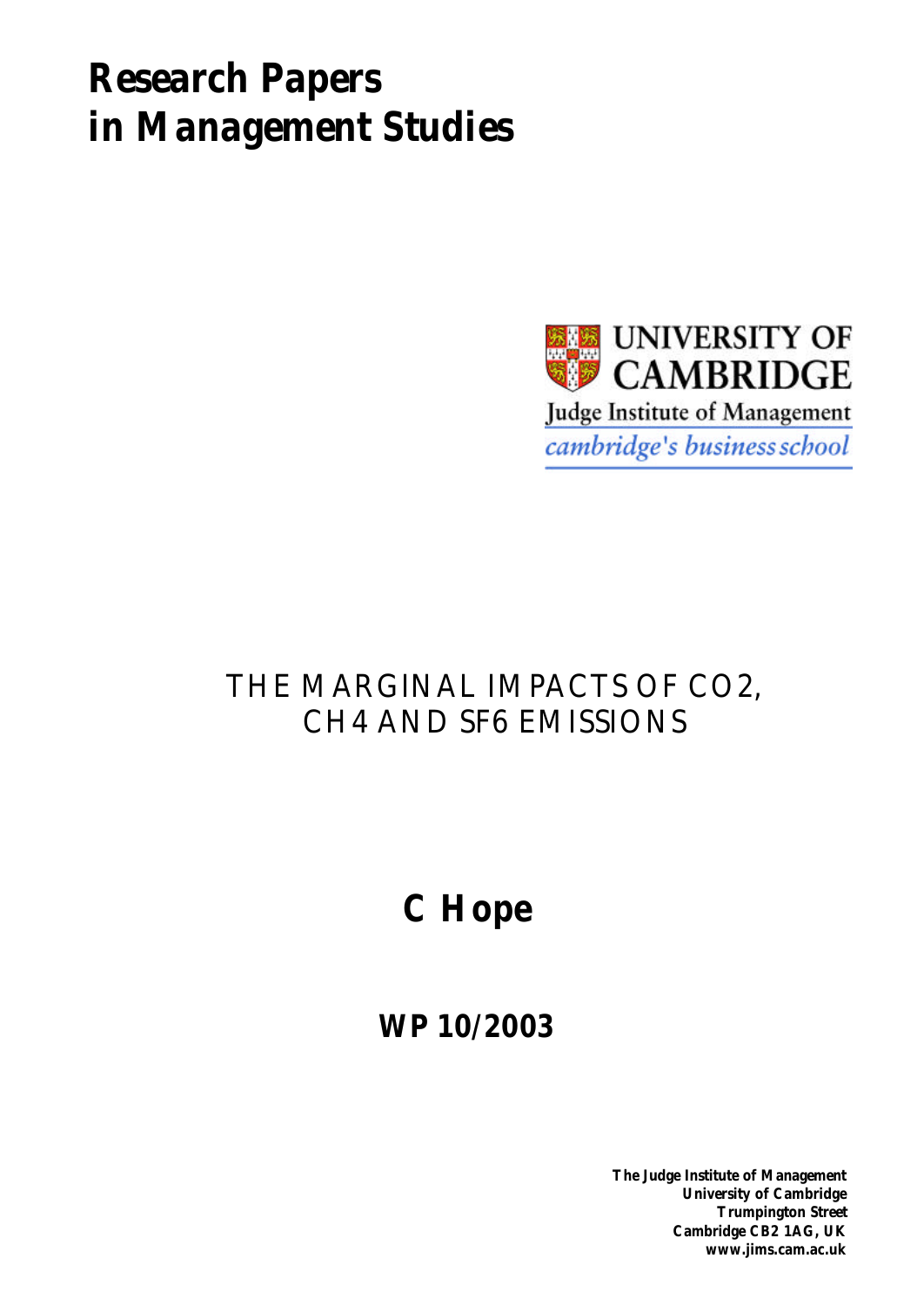These papers are produced by the Judge Institute of Management, University of Cambridge.

The papers are circulated for discussion purposes only. Their contents should be considered preliminary and are not to be quoted without the authors' permission.

# THE MARGINAL IMPACTS OF CO2, CH4 AND SF4 EMISSIONS

## **C Hope**

### **WP 10/2003**

Dr Chris Hope Judge Institute of Management University of Cambridge Tel: +44 (0) 1223 338194 Fax: +44 (0) 1223 339701 Email: chris.hope@jims.cam.ac.uk

Please address enquiries about the series to:

Research Support Manager Judge Institute of Management Trumpington Street Cambridge CB2 1AG, UK Tel: 01223 339611 Fax: 01223 339701 E-mail: research-support@jims.cam.ac.uk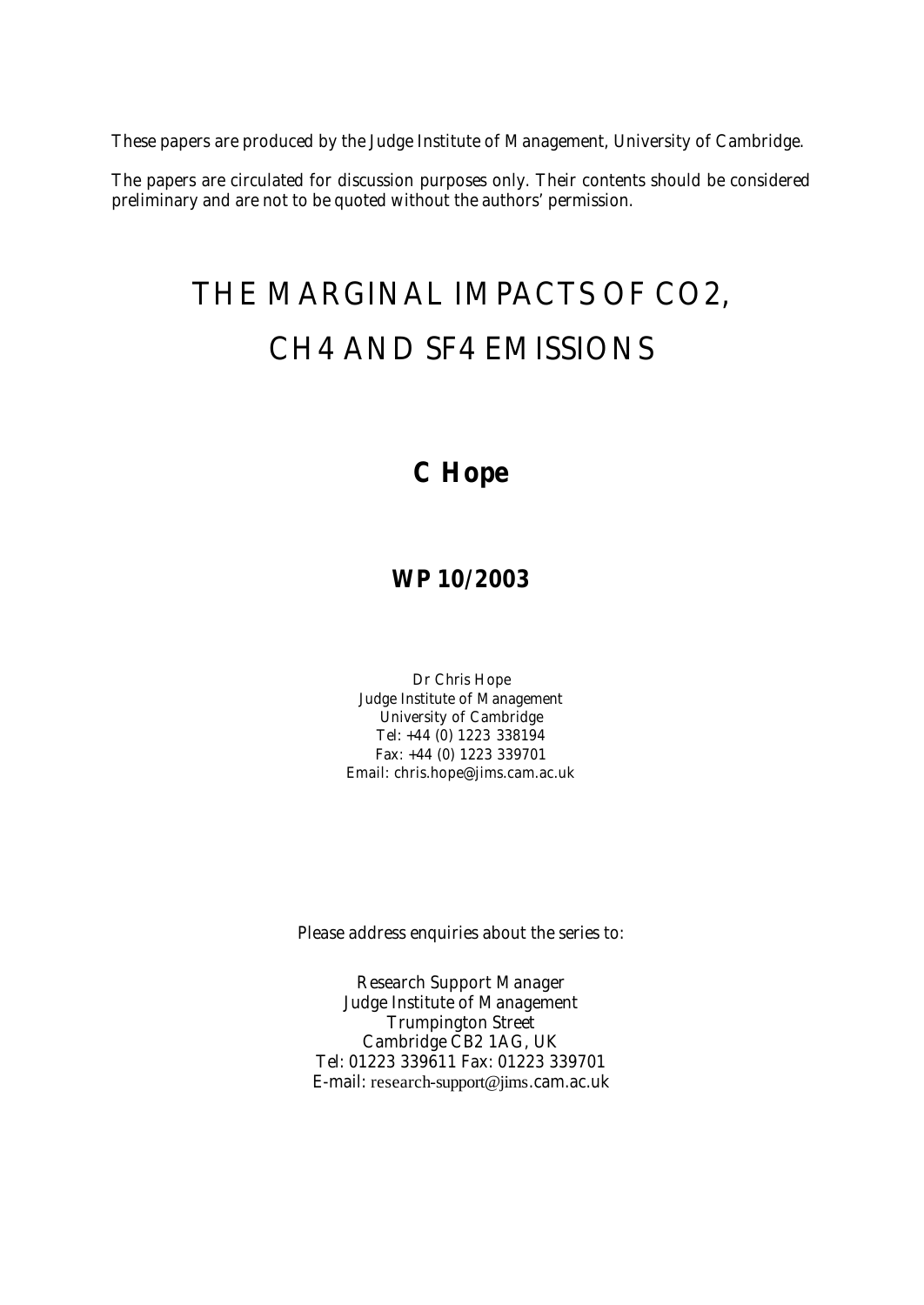## **The marginal impacts of CO2, CH4 and SF6 emissions**

Chris Hope Judge Institute of Management University of Cambridge chris.hope@jims.cam.ac.uk

March 2003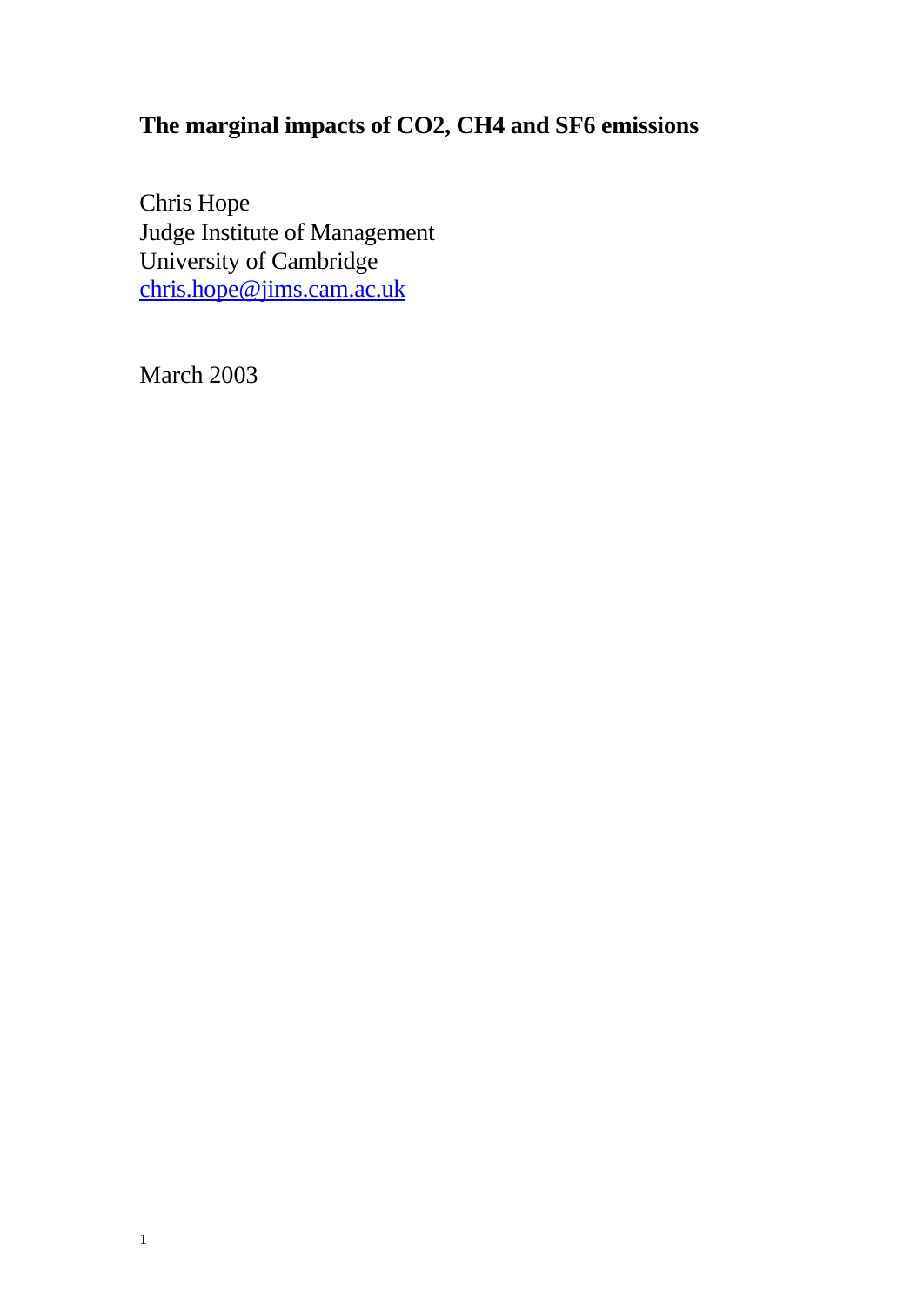#### **Executive summary**

A new version of the PAGE model, PAGE2002, has been developed and used to calculate the marginal impacts of CO2, CH4 and SF6 emissions. The main structural changes in PAGE2002 are the introduction of a third greenhouse gas and the incorporation of possible future large-scale discontinuities.

The PAGE2002 model uses relatively simple equations to capture complex climatic and economic phenomena. This is justified because the results approximate those of the most complex climate simulations, and because all aspects of climate change are subject to profound uncertainty. To express the model results in terms of a single 'best guess' could be dangerously misleading. Instead, a range of possible outcomes should inform policy. PAGE2002 builds up probability distributions of results by representing 31 key inputs to the marginal impact calculations by probability distributions.

In this investigation, PAGE2002 is run with global emissions of greenhouse gases from Scenario A2 of the IPCC. This scenario represents a heterogeneous world, with an underlying theme of self-reliance and preservation of local identities. As with all the IPCC illustrative scenarios, it assumes no active intervention to control emissions.

The PAGE2002 mean results track the IPCC climate results very well, as figure S1 below shows. The range of results from the PAGE2002 model is larger than the range reported in the IPCC TAR. This is to be expected, as the IPCC results are simply the highest and lowest best guess results from the seven General Circulation Models considered by the IPCC, and not a true probability distribution.



*Source: PAGE2002 model runs and IPCC*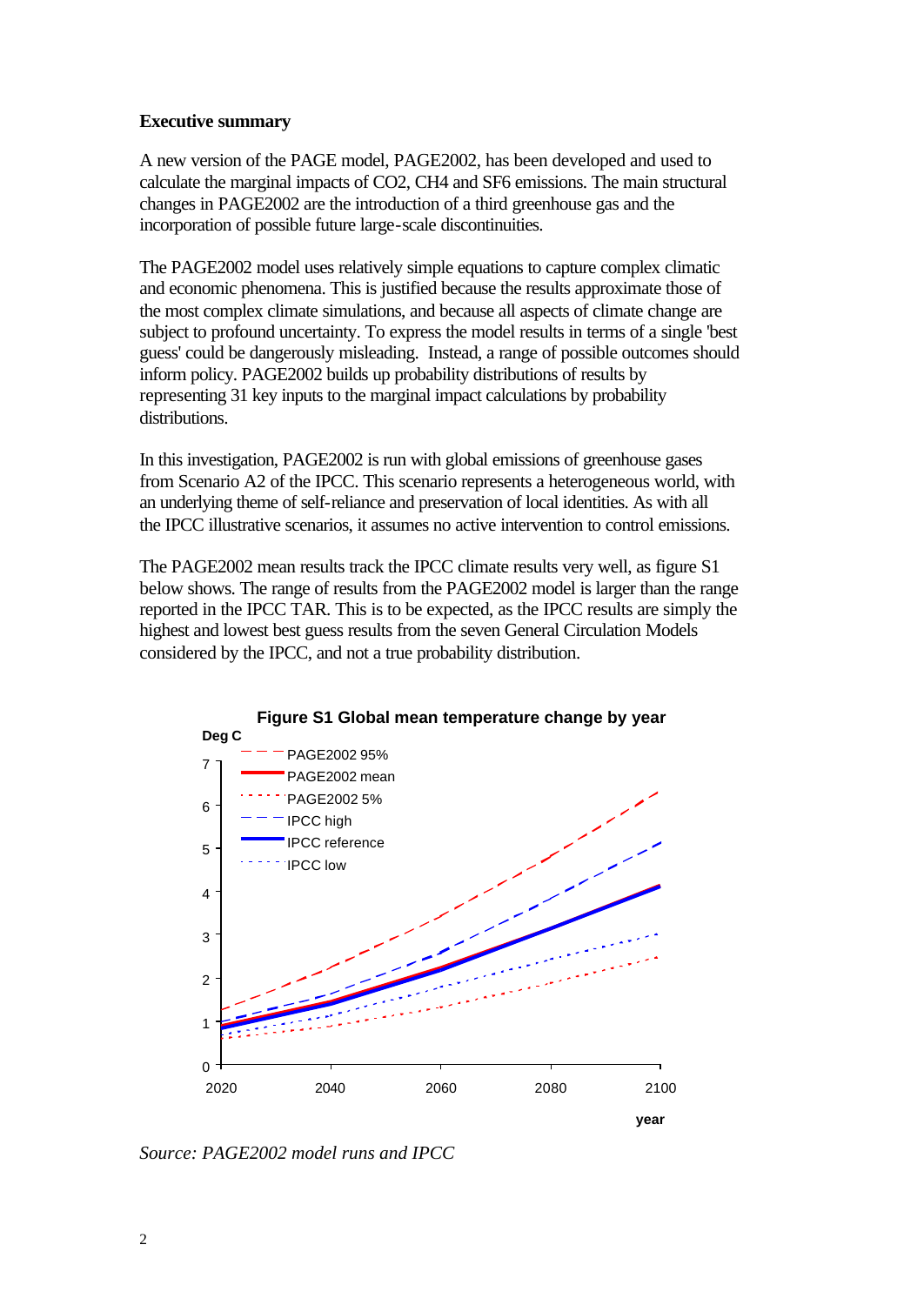PAGE2002 gives the mean climate change impacts of scenario A2 over the next two centuries from 2000 to 2200 as US\$26.3 trillion in year 2000 dollars, discounted back to 2000 at a pure time preference rate of 3% per year. The 5% and 95% points on the distribution are US\$6.3 trillion and US\$66.9 trillion.

The marginal impact of each of the three gases, CO2, CH4 and SF6 is calculated by reducing the emissions of the gas by a small amount in the first analysis year, 2001, and finding the difference in impacts that this creates. The structure of the PAGE2002 model allows a probability distribution for the difference in impacts to be calculated.

Table S1 shows the marginal impact results. The mean value for CO2 is US\$19 per tonne of Carbon (or about US\$5 per tonne of CO2), for methane it is US\$105 per tonne, and for SF6, US\$200 000 per tonne. Using the mean values, each tonne of methane has 21 times the impact of a tonne of CO2, and each tonne of SF6 has about 40 000 times the impact of a tonne of CO2. For each gas, the range between the 5% and 95% points is about an order of magnitude. For comparison, the IPCC gives 100 year Global Warming Potentials on a mass basis of 23 for methane and 22 200 for SF6.

| $2000 - 2200$        |        |         | $US$(2000)$ per tonne |
|----------------------|--------|---------|-----------------------|
|                      | 5%     | mean    | 95%                   |
| C as CO <sub>2</sub> | 4      | 19      |                       |
| Methane              | 25     | 105     | 263                   |
| SF <sub>6</sub>      | 45 000 | 200 000 | 450 000               |

#### **Table S1 Marginal impacts by gas**

*Source: PAGE2002 model runs*

Market prices are about US\$160 per tonne for methane and about US\$25 000 per tonne for SF6. The climate change impacts of methane are a significant proportion of its market price. So a pipeline replacement to decrease losses could be justified if the Net Present Cost were less than about US\$265 per tonne saved in 2000 US dollars made up of not just US\$160 from having the gas available to sell, but also US\$105 from the reduction in climate change impacts.

For SF6 the climate change impacts are much larger than the market price. The economics of schemes to reduce the leakage of SF6 are transformed once the climate change impacts are properly counted.

Figure S2 shows the most important influences on the marginal impact of a tonne of SF6. The largest correlation, +0.732, is with the equilibrium warming for a doubling of CO2 concentration. The sign of the correlation coefficient shows that a larger value for the input gives a larger value for the marginal impact, as we would expect.

All of the influences in figure S2 are of the correct sign. That the top four influences divide into two scientific and two economic parameters is a strong argument for the building of Integrated Assessment models such as PAGE2002. Models that are exclusively scientific, or exclusively economic, would omit parts of the climate change problem which still contain profound uncertainties.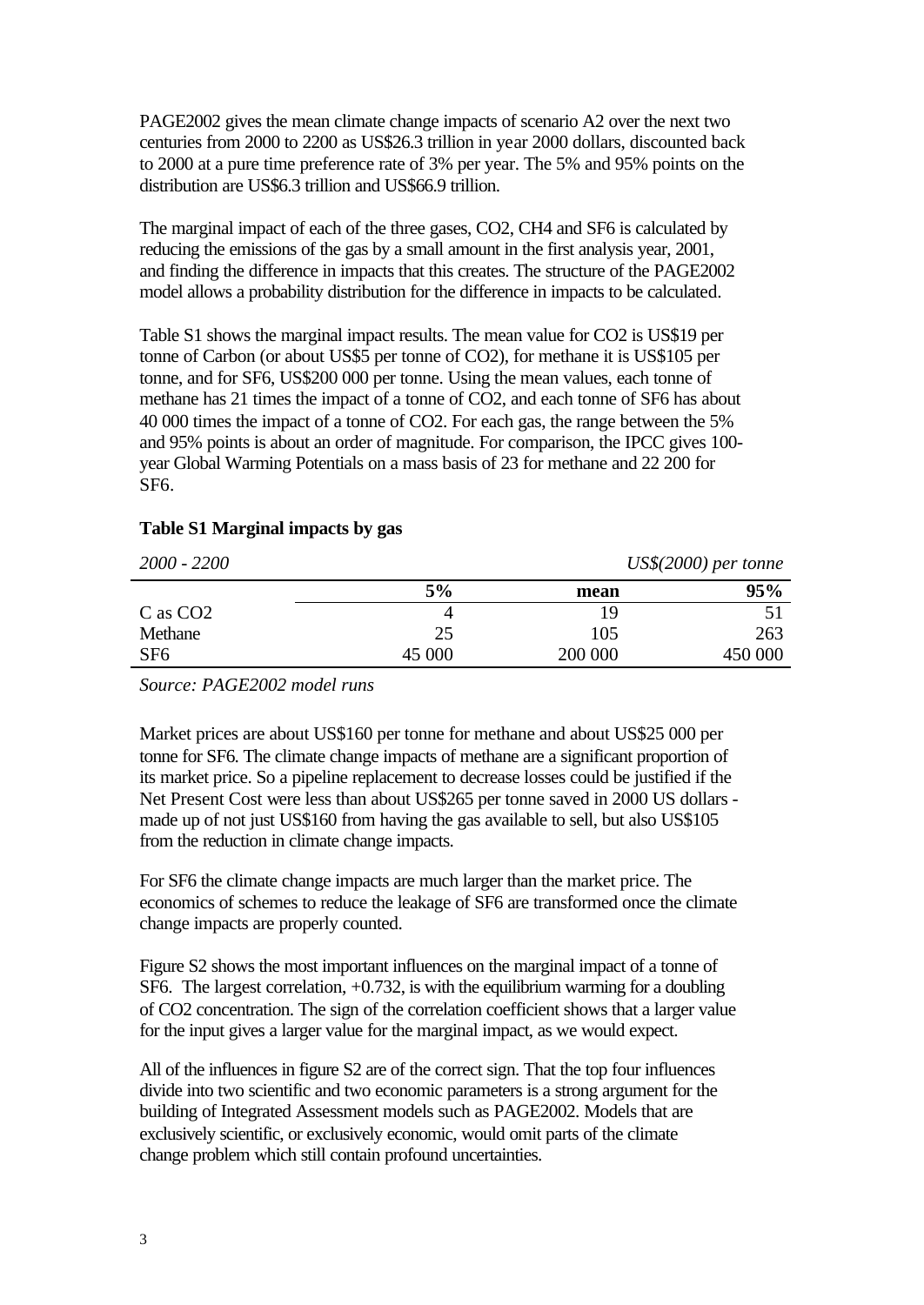

The marginal impact estimates given in this paper have been calculated for only a single IPCC scenario, A2. Although earlier work has shown the results to be fairly insensitive to the scenario used, it would probably be worthwhile to repeat the calculations at least for one other of the IPCC scenarios, scenarioB2. This is not because the different emissions in scenario B2 would change the results, so much as the different GDP and population growth assumptions, which imply different discount rates, which are known to affect the results strongly.

Finally, the calculations reported here should be repeated regularly as new information is constantly becoming available in this area. Keeping the calculations up to date will ensure that policy is not being informed by outdated science and economics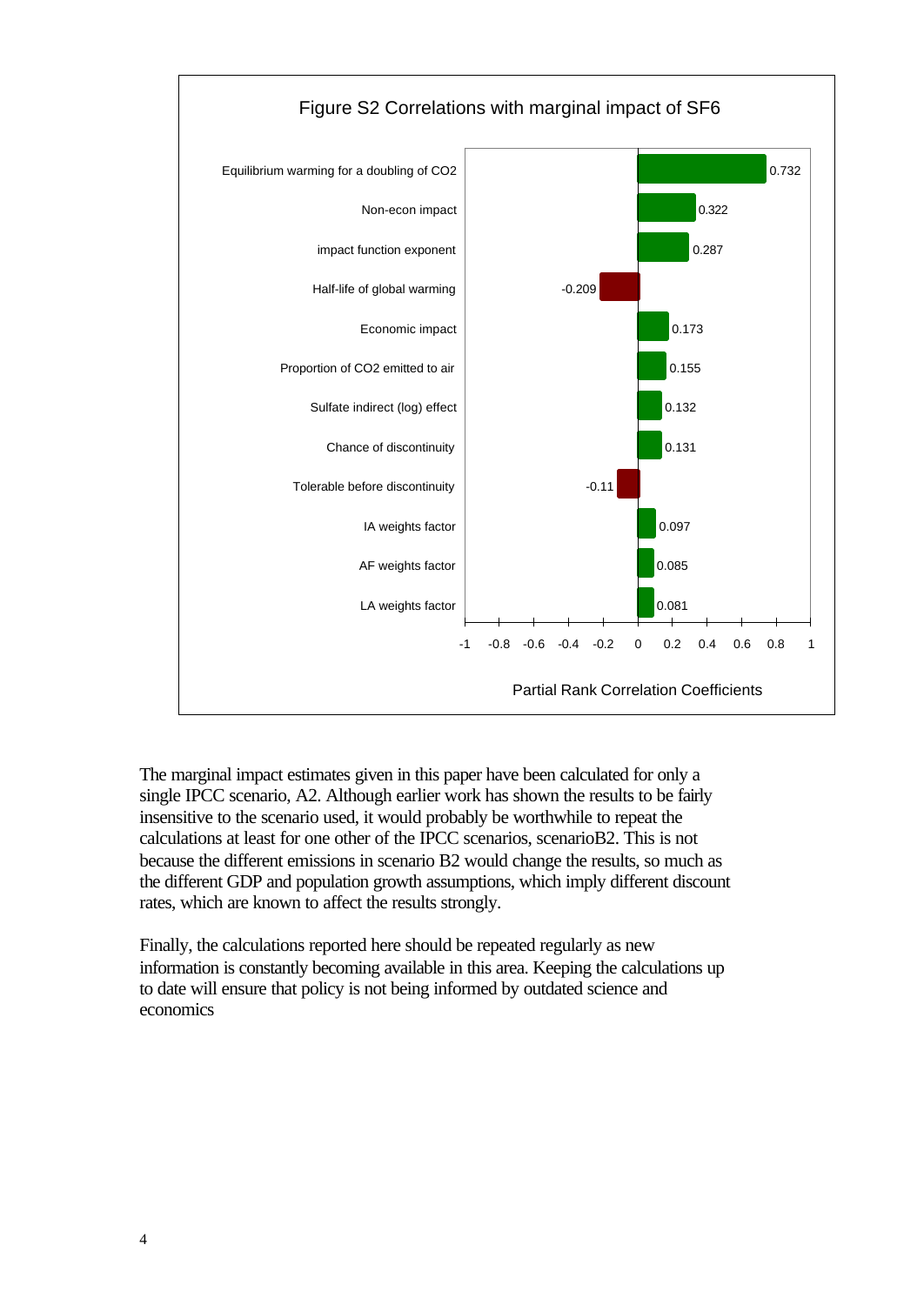### **The PAGE2002 model**

PAGE2002 is an updated version of the PAGE95 integrated assessment model (Plambeck, Hope and Anderson, 1997, Plambeck and Hope, 1995 and Plambeck and Hope, 1996). The main structural changes in PAGE2002 are the introduction of a third greenhouse gas and the incorporation of possible future large-scale discontinuities into the impact calculations of the model (IPCC, 2001a, p5). Default parameter values have also been updated to reflect changes since the IPCC Second Assessment Report in 1995.

PAGE2002 contains equations that model:

\* Emissions of the primary greenhouse gases, CO2 and methane, and a third gas, SF6 in this investigation. PAGE2002 models other greenhouse gases such as  $N_2O$ and (H)CFCs as a time-varying addition to background radiative forcing.

 \* The greenhouse effect. Anthropogenic emissions of greenhouse gases exceed the rate of removal by chemical and biological processes and accumulate in the atmosphere. The greenhouse gases trap heat in the atmosphere so that less of the incoming solar radiation is re-radiated to space. This increases radiative forcing, the net flux of energy to Earth. The Earth's temperature rises very slowly as excess heat is transferred from the atmosphere to land and ocean.

\* Cooling from sulphate aerosols. Sulphate aerosols result from fossil fuel combustion and are commonly known as the cause of acid rain. They also backscatter incoming solar radiation and interfere with cloud formation, producing a direct and indirect reduction in radiative forcing. This counteracts the greenhouse effect.

\* Regional temperature effects. Unlike greenhouse gases which remain in the atmosphere for decades and are globally mixed, sulphate aerosols have a very short atmospheric lifetime (about 6 days) and so tend to remain in the source region. Therefore sulphate aerosol cooling is a regional phenomenon. For the eight world regions in PAGE2002, temperature rise is computed from the difference between global warming and regional sulphate aerosol cooling. Sulphate cooling is greatest in the more industrialised regions, and tends to decrease over time due to sulphur controls to prevent acid rain and negative health effects.

Nonlinearity and transience in the damage caused by global warming. Climatic change impacts in each analysis year are a polynomial function of the regional temperature increase in that year above a time-varying tolerable level of temperature change,  $(T - T_{tol})^n$ , where n is an uncertain input parameter. If the temperature rises beyond another threshold, there is a chance that a large-scale climate discontinuity will occur with very serious effects; the more the temperature rises beyond the threshold, the larger the chance of the discontinuity occurring.

\* Regional economic growth. Impacts are evaluated in terms of an annual percentage loss of GDP in each region, for a maximum of two sectors- in this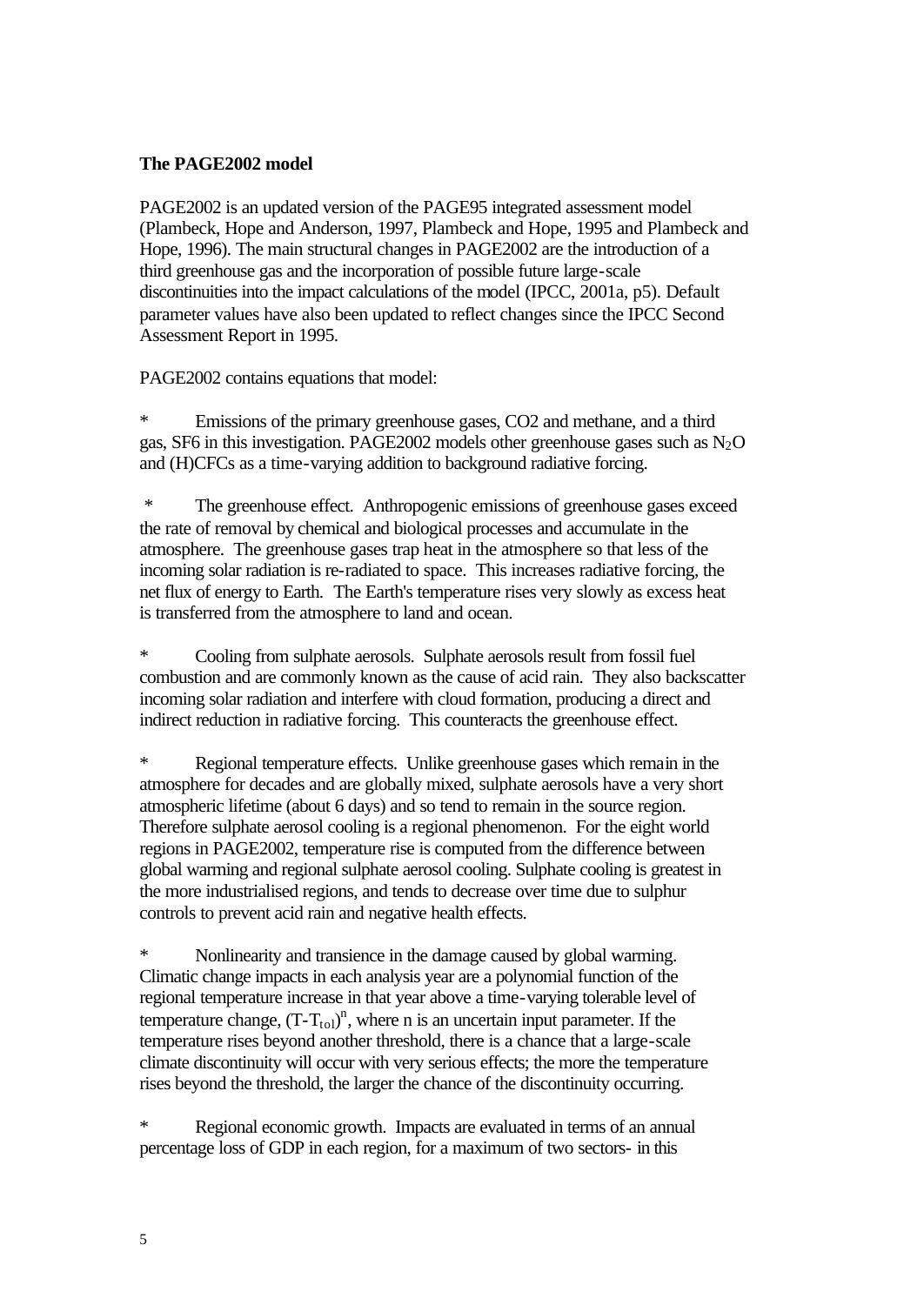application defined as economic impacts and non-economic (environmental and social) impacts.

\* Adaptation to climate change. Investment in adaptive measures (e.g. the building of sea walls; development of drought resistant crops) can increase the tolerable level of temperature change  $(T_{tol})$  before economic losses occur and also reduce the intensity of both noneconomic and economic impacts.

The PAGE2002 model uses relatively simple equations to capture complex climatic and economic phenomena. This is justified because the results approximate those of the most complex climate simulations, as shown below, and because all aspects of climate change are subject to profound uncertainty. To express the model results in terms of a single 'best guess' could be dangerously misleading. Instead, a range of possible outcomes should inform policy. PAGE2002 builds up probability distributions of results by representing 31 key inputs to the marginal impact calculations by probability distributions.

The full set of equations and default parameter values in PAGE2002 are included as appendices to this report. Most parameter values are taken directly from the IPCC Third Assessment Report (IPCC, 2001b). Some of the more important parameters are discussed in the next section.

#### **Parameter values in PAGE2002**

#### *Climate parameters*

The model assumes that only a proportion of the anthropogenic emissions of CO2 ever gets into the atmosphere. The main use for this is to simulate the very rapid initial decay of CO2 in the atmosphere, before it settles down to something closer to an exponential decline. The concentration excess of CO2 does not decline to zero; after a long time a new equilibrium partitioning between atmosphere and ocean will be reached, with a significant fraction of cumulative emissions continuing to reside in the atmosphere. Natural emissions of CO2 can also be stimulated by increasing global mean temperature, either directly or through the suppression of sinks.

Table 1 shows the carbon cycle parameter values used in this investigation. In this and other tables, all probabilistic values are triangular distributions with the minimum, mode and maximum values shown. All deterministic values are shown in the mean column only.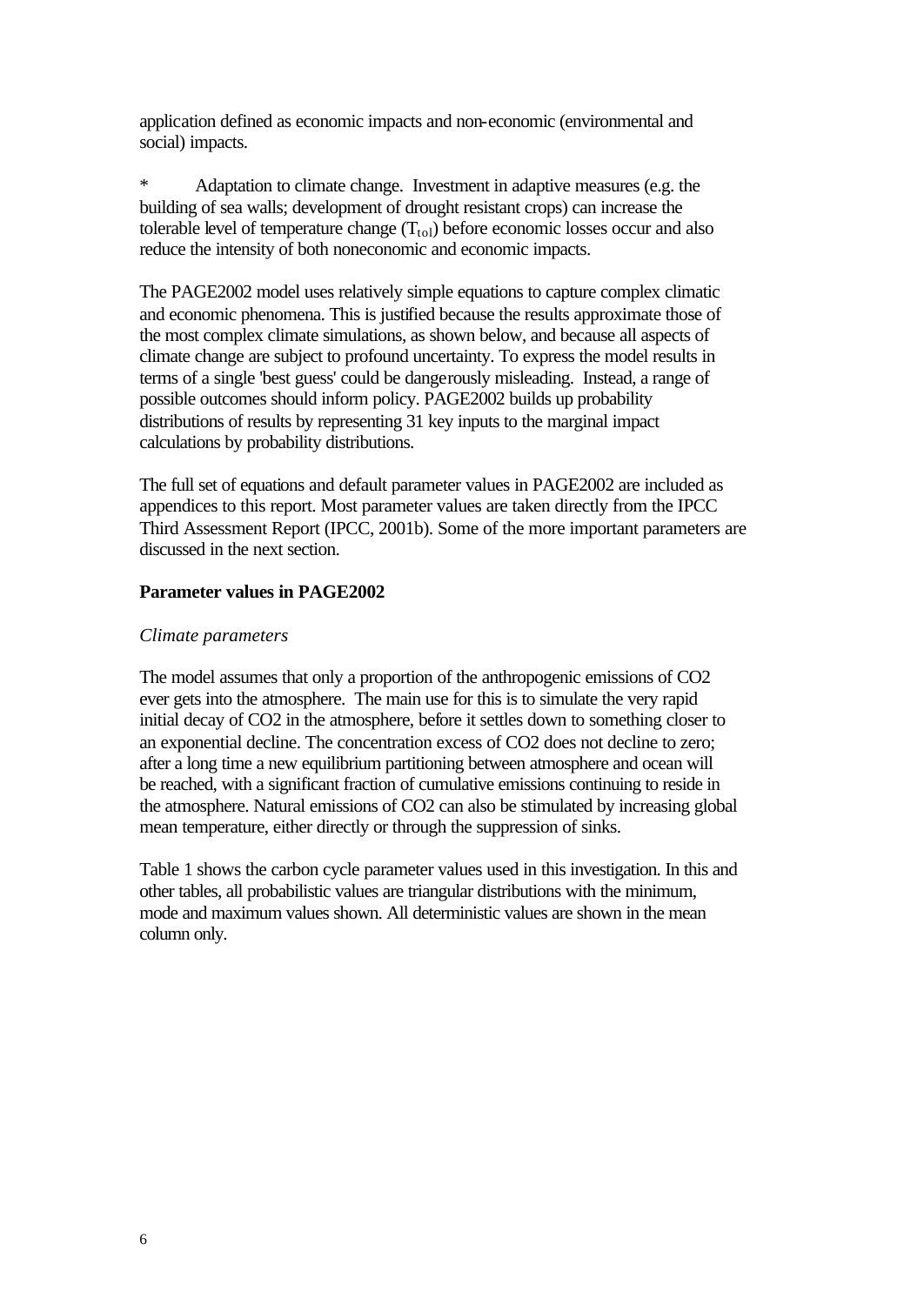| Table 1                   | Mean            | Min |    | Mode Max Source                         |
|---------------------------|-----------------|-----|----|-----------------------------------------|
| CO2 emitted to air (%)    | 60              | 46  | 60 | 74 IPCC, 2001b, p190 <sup>a</sup>       |
| CO2 remain in air (%)     | 35 <sub>1</sub> |     |    | IPCC, 2001b, p187 <sup>b</sup>          |
| CO2 stimulation (GT/degC) |                 | 3.5 |    | $7$ 10.5 IPCC, 2001b, p218 <sup>c</sup> |
| Notes:                    |                 |     |    |                                         |

- a. Source gives average fluxes to land and to the ocean of 3.8 GtC per year, with uncertainties of about +/- 1 GtC per year. Gives a parameter value of about 52% +/- 14%, but this mechanism is expected to be less effective at removing higher levels of CO2 (at least as a proportion of emissions, if not absolutely) (IPCC, 2001b, p 197), so set the mode at 60%.
- b. Source gives 25% of emissions, but this parameter is % of emissions to air so divide by 0.6.
- c. Temperature rise makes the ocean and land in particular less good at the quick absorption of CO2. Source shows that the drop is about 4 GtC/yr for land, and 1 GtC per year for the oceans, giving a total of 5 GtC, or 18 Gt CO2 per year. Dividing by 2.5 degC temperature rise by 2100 from scenario IS92a, gives a mean value of about 7 Gt CO2 per deg C. From the diagram, the range is perhaps 0.5 to 1.5 times.

The concentration of CO2 in the atmosphere is high enough (hundreds of parts per million) that the extra radiative forcing is a logarithmic function of concentration. The concentration of methane is such (about 1 part per million) that the radiative forcing is proportional to the square root of the concentration plus a small negative term to allow for the overlap with nitrous oxide, and the concentration of SF6 is low enough (less than 1 ppb) that the radiative forcing is linear in the concentration. The extra radiative forcing from human emissions of greenhouse gases is the sum of the extra forcing from CO2 methane and SF6, plus a small contribution to forcing from other greenhouse gases such as nitrous oxide that are not explicitly modelled. Table 2 shows the lifetime and forcing parameters used in this investigation.

| Table 2                       | Mean | Minimum | Mode | Maximum Source |                                |
|-------------------------------|------|---------|------|----------------|--------------------------------|
| CO2 half-life (years)         | 123  | 100     | 120  |                | $150$ As in PAGE95             |
| CH4 half-life (years)         | 10.5 |         |      |                | IPCC, 2001b, p251 <sup>a</sup> |
| SF6 half-life (years)         | 3200 |         |      |                | IPCC, 2001b, p389              |
| CO2 slope of forcing equation | 5.35 |         |      |                | IPCC, 2001b, p358              |
| CH4 slope of forcing equation | 0.04 |         |      |                | IPCC, 2001b, p818 <sup>a</sup> |
| SF6 slope of forcing equation | 0.52 |         |      |                | IPCC, 2001b, p389              |
| Note:                         |      |         |      |                |                                |

a. Gives a good simulation of the concentration and forcing for scenario A2 augmented by indirect effects.

The negative radiative forcing effect of sulphate aerosols has a linear component of backscattering (the direct effect) and a logarithmic component from cloud interactions (the indirect effect). Table 3 shows the sulphate forcing parameter values used in this investigation.

| Table 3                                   | Mean   | Min.   |        | Mode Max Source                                            |
|-------------------------------------------|--------|--------|--------|------------------------------------------------------------|
| Sulfate direct (linear) effect (Mwyr/kgS) |        |        |        | $-0.7$ $-1.2$ $-0.6$ $-0.3$ IPCC, 2001b, p8-9 <sup>a</sup> |
| Sulfate indirect (log) effect (W/m2)      | $-0.4$ | $-0.8$ | $-0.4$ | <b>0</b> IPCC, 2001b, $p8-9^b$                             |

Notes:

- a. Base year global mean forcing of -0.2 to -0.8 W/m2, with a most likely value of -0.4 W/m2
- b. Base year global mean forcing of 0 to -2 W/m2, with a most likely value of -1 W/m2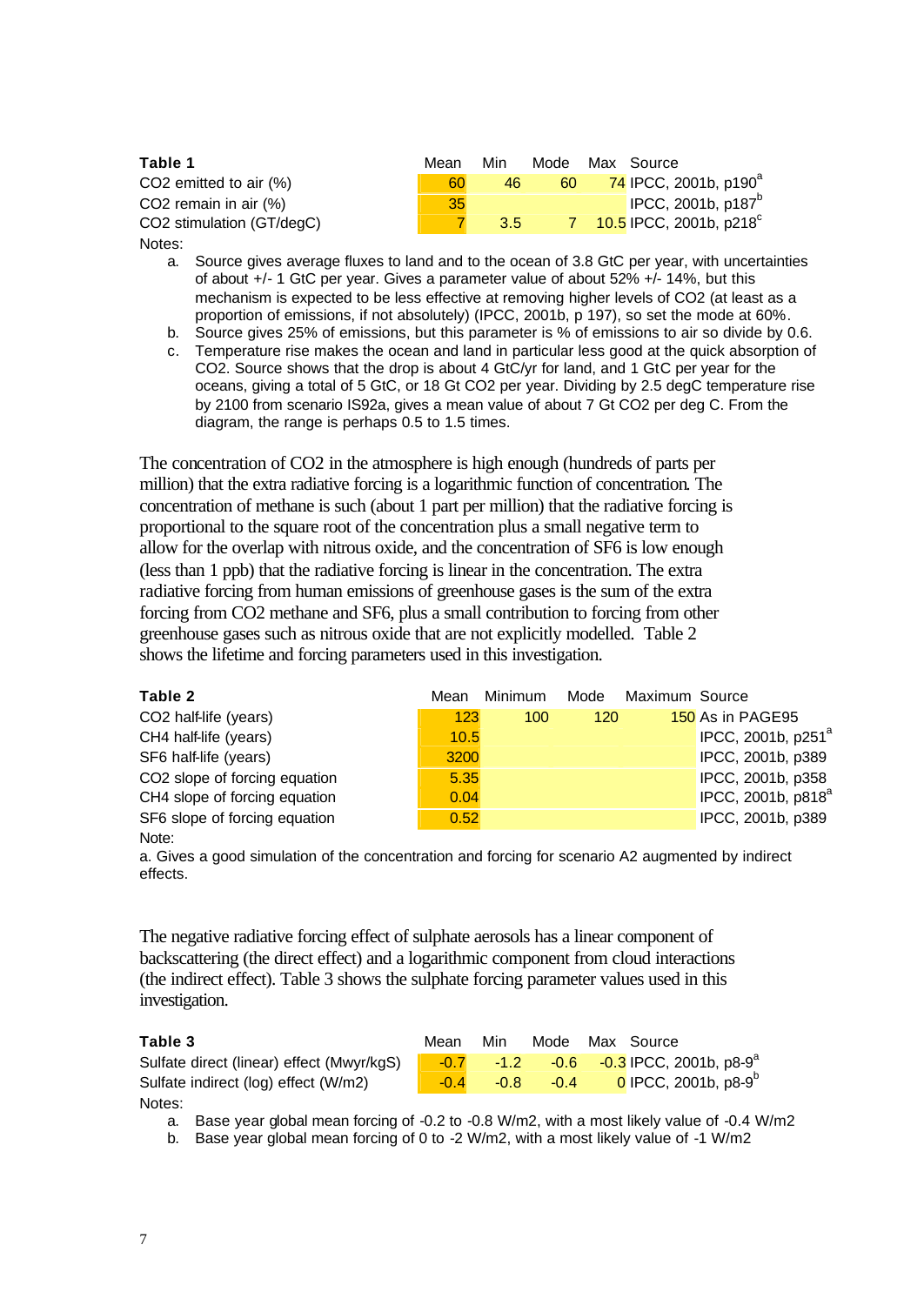Over the range of extra forcing that is likely before 2200, the equilibrium temperature can be taken to be a linear function of the net extra radiative forcing. The slope is given by the equilibrium temperature rise for a doubling of CO2. Each region is assumed to warm towards its equilibrium temperature at a rate proportional to the difference between the equilibrium temperature and the realised temperature in the previous model year. Table 4 shows the global warming parameter values used in this investigation.

| Equilibrium warming for 2xCO2 (deg) |
|-------------------------------------|
| Half-life of global warming (years) |

| Table 4                              | Mean      | Min.         |              | Mode Max Source      |
|--------------------------------------|-----------|--------------|--------------|----------------------|
| Equilibrium warming for 2xCO2 (degC) |           | 1.5          | $\sqrt{2.5}$ | $5$ IPCC, 2001b, p67 |
| Half-life of global warming (years)  | <b>50</b> | $25^{\circ}$ | -50          | 75 IPCC, 2001b, p561 |

#### *Impact parameters*

PAGE2002 models two damage sectors: economic and noneconomic. Impacts are assumed to occur only for temperature rise in excess of some tolerable rate of change, or that has a magnitude above the tolerable plateau. Adaptation can increase the tolerable temperature change or reduce the impact if the tolerable temperature change is exceeded.

Weights are used to monetise the impacts to allow for comparison and aggregation across economic and noneconomic sectors. The weights express the percentage of GDP lost for benchmark warming of 2.5 degC above the tolerable level in each impact sector in the EU, with regional multipliers for other regions. Note that weights may be negative, representing a gain, as in the case of Eastern Europe and the former Soviet Union. Impacts are computed for each region, sector, and analysis period as a power function of regional temperature increase above the tolerable level. Table 5 shows the weights used in this investigation.

| Table 5                              | Mean    | Min      | Mode    | Max Source                 |
|--------------------------------------|---------|----------|---------|----------------------------|
| Econ impact in EU(%GDP for 2.5 degC) | 0.5     | $-0.1$   | 0.6     | 1 IPCC, 2001a, p940, 943   |
| Non-econ imp EU (%GDP for 2.5 degC)  | 0.73    | $\Omega$ | 0.7     | 1.5 IPCC, 2001a, p940, 943 |
| Impact function exponent             | 1.76    | 1        | 1.3     | 3 As in PAGE95             |
| Eastern Europe & FSU weights factor  | $-0.35$ | -1       | $-0.25$ | 0.2 IPCC, 2001a, p940      |
| USA weights factor                   | 0.25    | $\Omega$ | 0.25    | 0.5 IPCC, 2001a, p940      |
| China weights factor                 | 0.2     | $\Omega$ | 0.1     | 0.5 IPCC, 2001a, p940      |
| India weights factor                 | 2.5     | 1.5      | 2       | 4 IPCC, 2001a, p940        |
| Africa weights factor                | 1.83    | 1        | 1.5     | 3 IPCC, 2001a, p940        |
| Latin America weights factor         | 1.83    | 1        | 1.5     | 3 IPCC, 2001a, p940        |
| Other OECD weights factor            | 0.25    | $\Omega$ | 0.25    | 0.5 IPCC, 2001a, p940      |
| Tolerable temp OECD economic (degC)  | 2       |          |         | As in PAGE95 <sup>a</sup>  |
| Drop in econ impact OECD (%)         | 90      |          |         | As in PAGE95 <sup>a</sup>  |
| Drop in econ impact RoW (%)          | 50      |          |         | As in PAGE95 <sup>a</sup>  |
| Drop in non-econ impact (%)          | 25      |          |         | As in PAGE95 <sup>a</sup>  |
| Note:                                |         |          |         |                            |

a. Tolerable temperature rises and drops in impact come from aggressive adaptation efforts.

The parameters for the risk of a possible future large-scale discontinuity are shown in Table 6. These are little more than guesses at present. IPCC, 2001a, p947 says the impact may exceed ordinary disasters by orders of magnitude.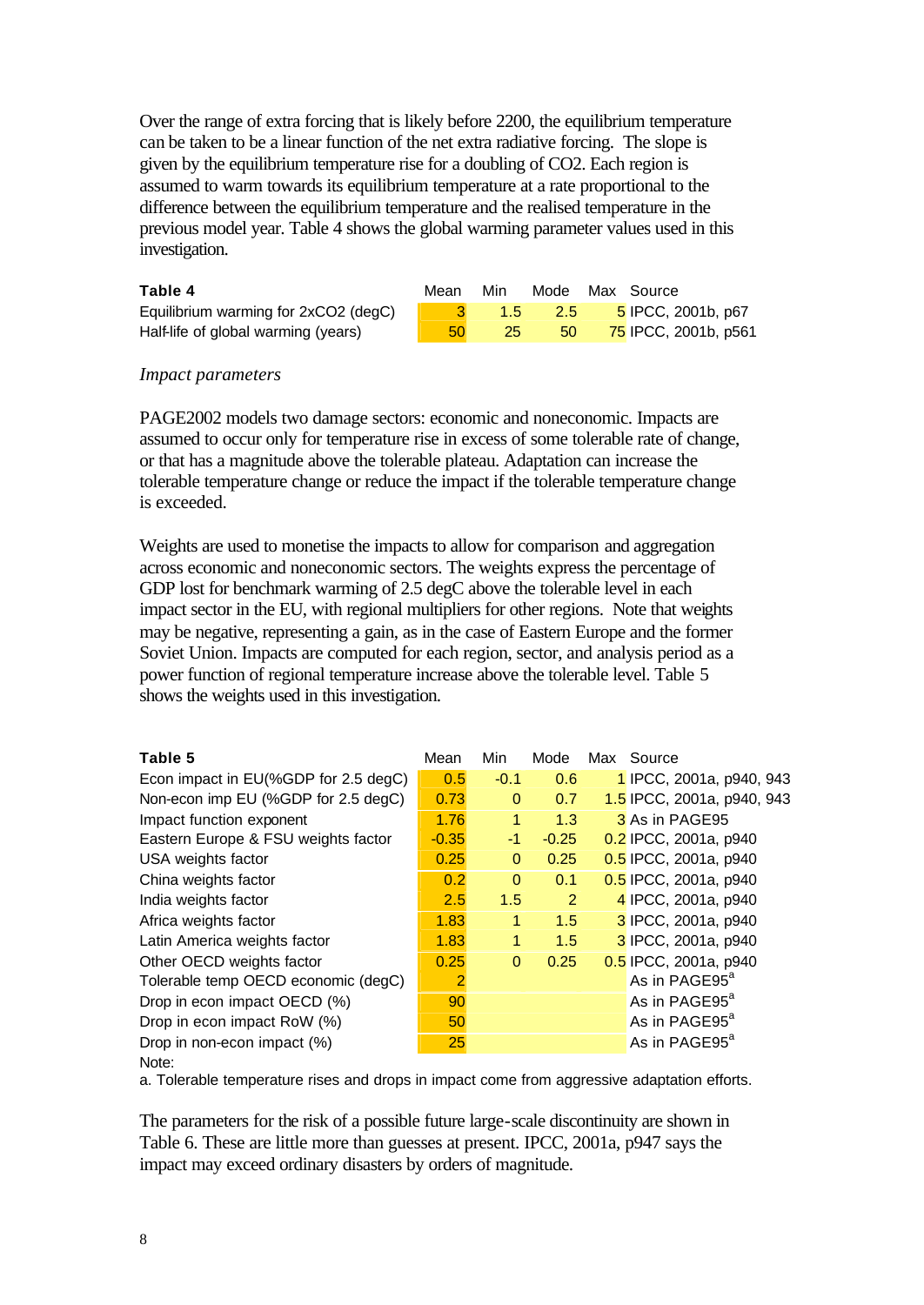| Table 6                                       | Mean      | Min.        |             |     | Mode Max Source      |
|-----------------------------------------------|-----------|-------------|-------------|-----|----------------------|
| Tolerable before discontinuity (degC)         | <b>67</b> | $2^{\circ}$ | <b>45 V</b> |     | 8 IPCC, 2001a, p5    |
| Chance of discontinuity (% per degC)          | 10.33     |             | 10.         | 20. |                      |
| Loss if discontinuity occurs, EU (%GDP) 11.66 |           | 5.          | 10          |     | 20 IPCC, 2001a, p947 |

#### **Climate Results from PAGE2002 compared to the IPCC**

In this investigation, PAGE2002 is run with global emissions of greenhouse gases from Scenario A2 of the IPCC (IPCC, 2001b, p64). This is one of a family of six illustrative scenarios produced by the IPCC, and one of two investigated in sufficient depth in the Third Assessment Report to allow detailed comparisons with the PAGE2002 results (IPCC, 2001b, p531). It represents a very heterogeneous world, with an underlying theme of self-reliance and preservation of local identities (IPCC, 2001b, p63). As with all the IPCC illustrative scenarios, it assumes no active intervention to control emissions. Because the model continues to calculate impacts to 2200, emissions are assumed to remain constant after 2100, the end point of the A2 scenario.

The other scenario investigated in depth by the IPCC, scenario B2, is oriented towards environmental protection and social equity and leads to somewhat lower emissions (IPCC, 2001b, p63).

Figure 1 shows the CO2 concentrations from PAGE2002 and from the IPCC for scenario A2 from 2020 to 2100.



#### **Figure 1 CO2 concentration by year**

*Source: PAGE2002 model runs and IPCC, 2001b, p808*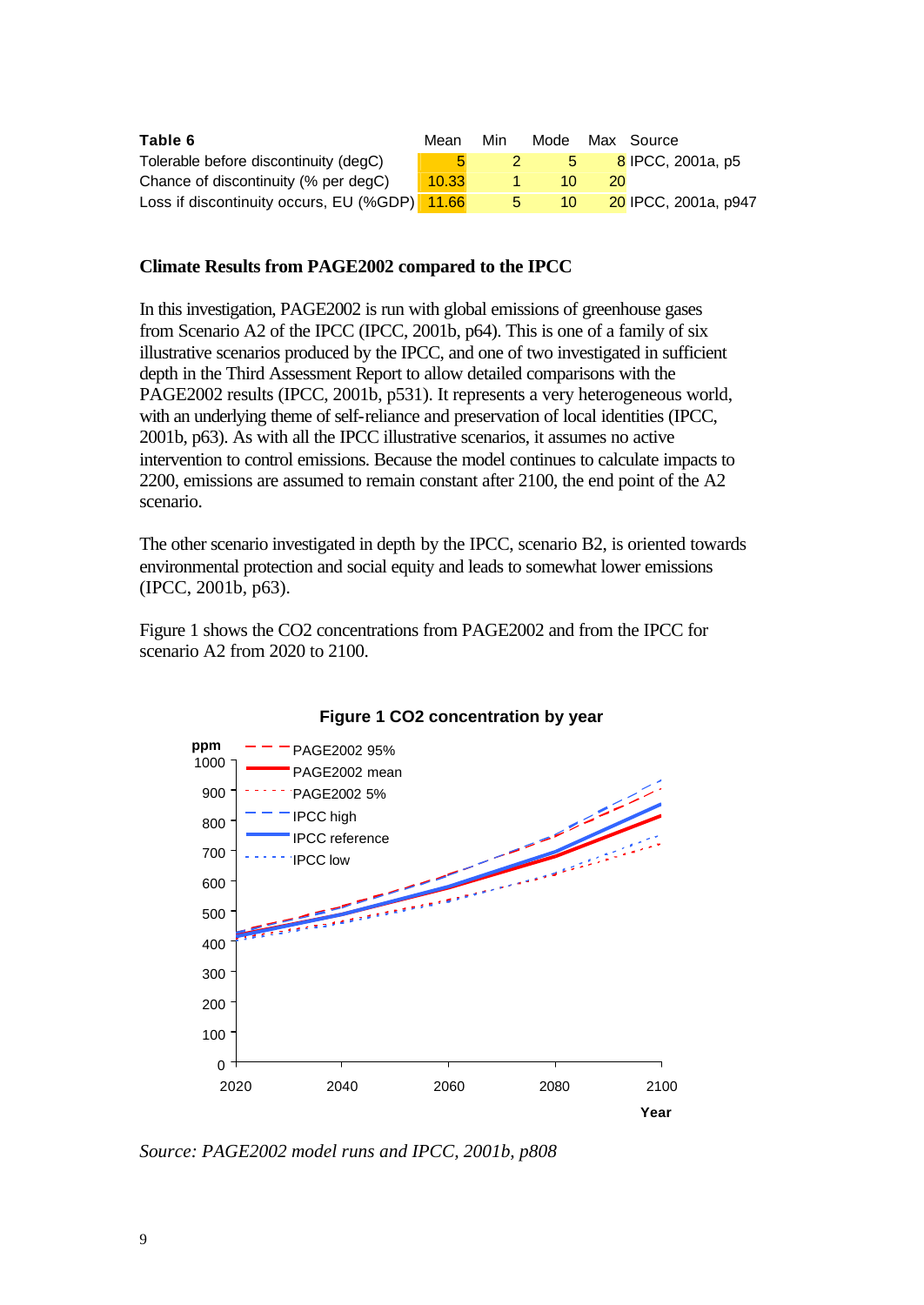The PAGE2002 mean results track the IPCC reference results very well to 2080, falling about 40 ppm short in 2100. The 5% and 95% lines from PAGE2002 are also close to the IPCC low and high results. Although the IPCC results do not have probabilities attached, they are clearly designed to be close to the plausible extremes. They are described as 'climate sensitivity 1.5 degC and maximal CO2 uptake by oceans and land' and 'climate sensitivity 4.5 degC and minimal CO2 uptake by oceans and land' respectively (IPCC, 2001b, p808).

Figure 2 shows the methane concentrations from PAGE2002 and from the IPCC for scenario A2 from 2020 to 2100. PAGE2002 does not calculate this probabilistically, so only a single line is shown. The correspondence with the IPCC results is very good.



*Source: PAGE2002 model runs and IPCC, 2001b, p809*

Figure 3 shows the SF6 concentrations from PAGE2002 and from the IPCC for scenario A2 from 2020 to 2100. PAGE2002 does not calculate this probabilistically, so only a single line is shown. The correspondence with the IPCC results is again very good.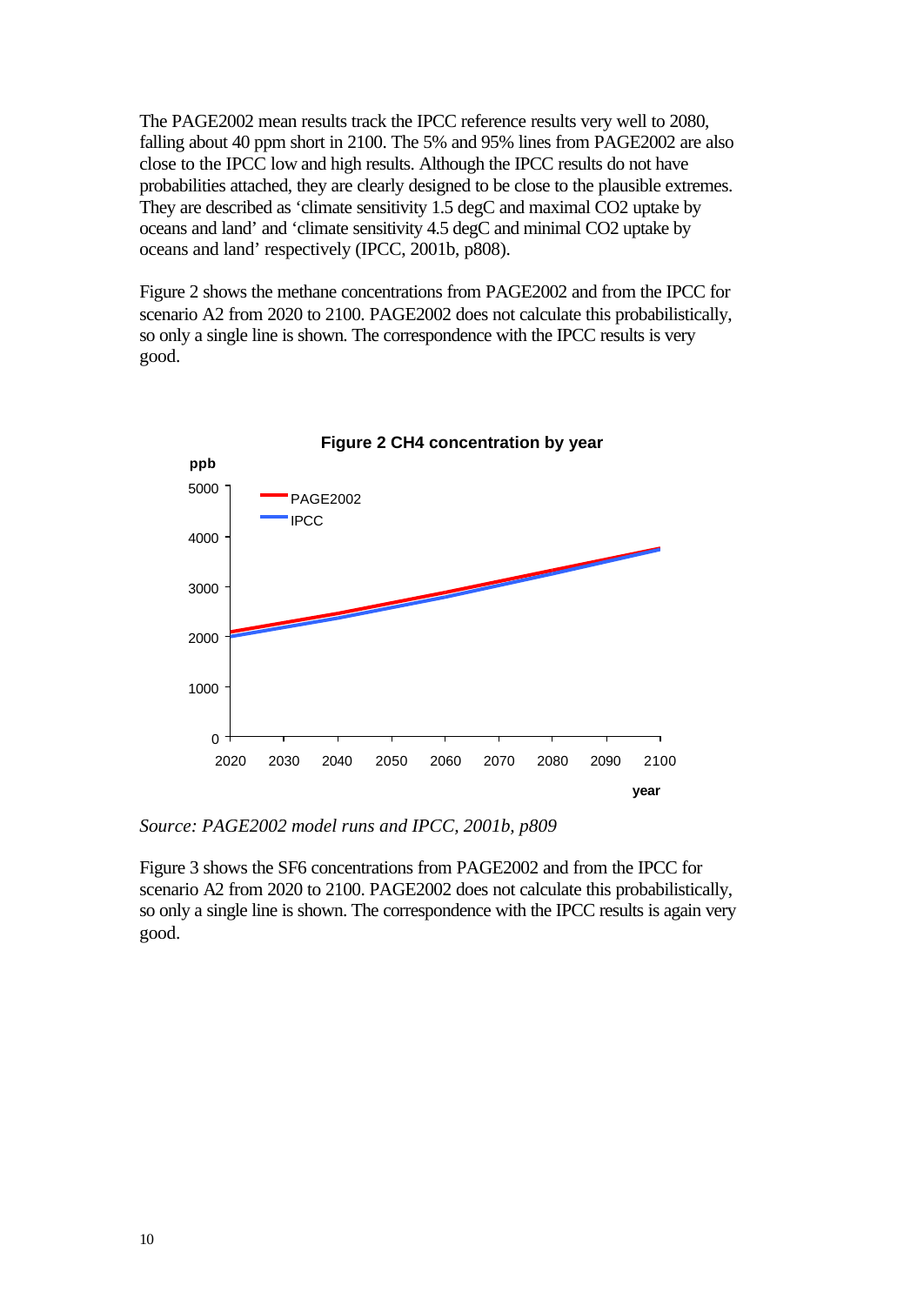

*Source: PAGE2002 model runs and IPCC, 2001b, p811*

Figures 4 to 6 show the radiative forcing from CO2, methane and SF6 from PAGE2002 and the IPCC respectively. For the methane comparison, the IPCC values have been increased by the same factor as in the base year of 2000 (1.19) to account for the indirect effects (IPCC, 2001b, p365). As can be seen from the figures, the correpondence between the PAGE2002 results and the IPCC values is very good.



*Source: PAGE2002 model runs and IPCC, 2001b, p817*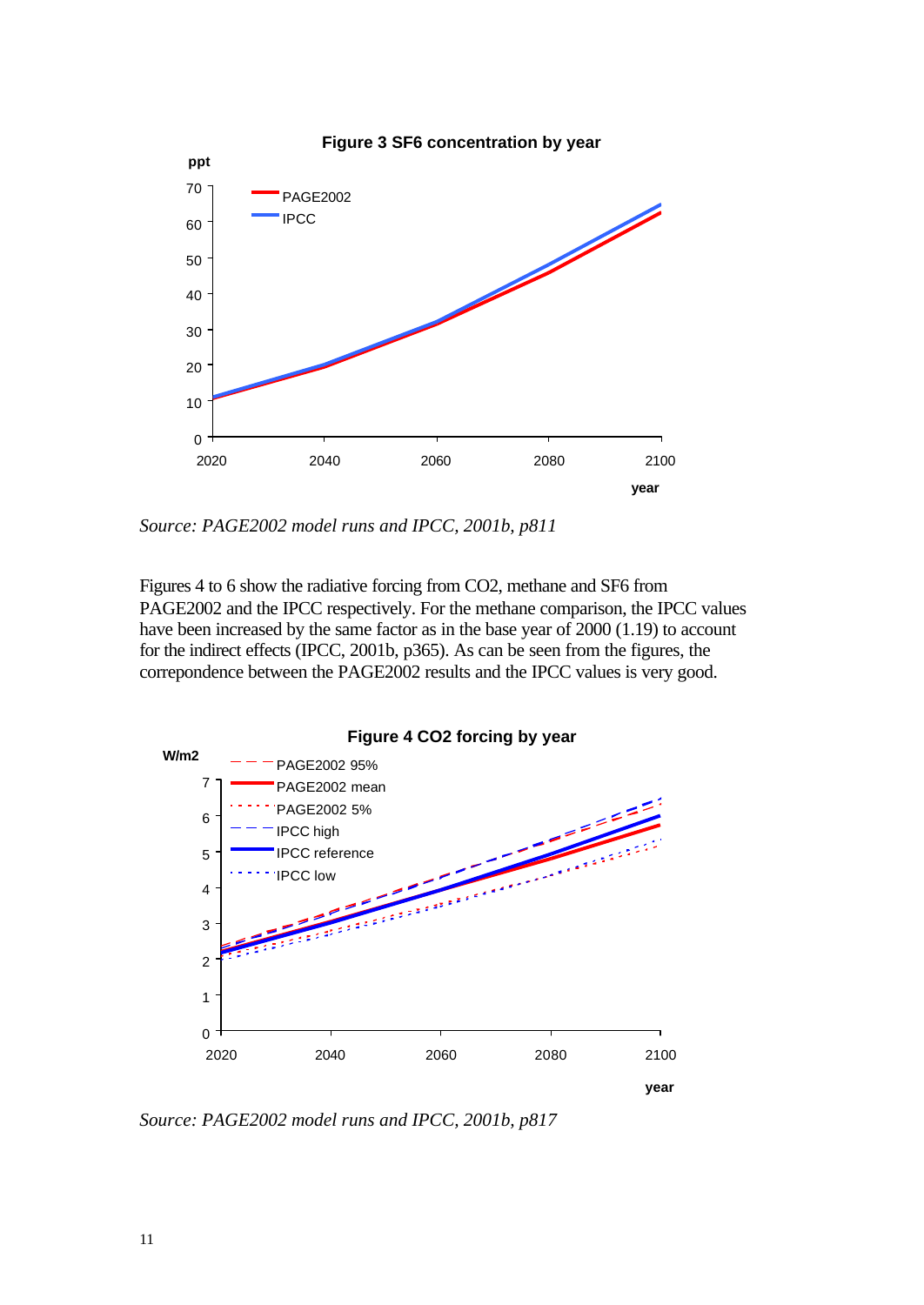

*Source: PAGE2002 model runs and IPCC, 2001b, p818*



*Source: PAGE2002 model runs and IPCC, 2001b, p819*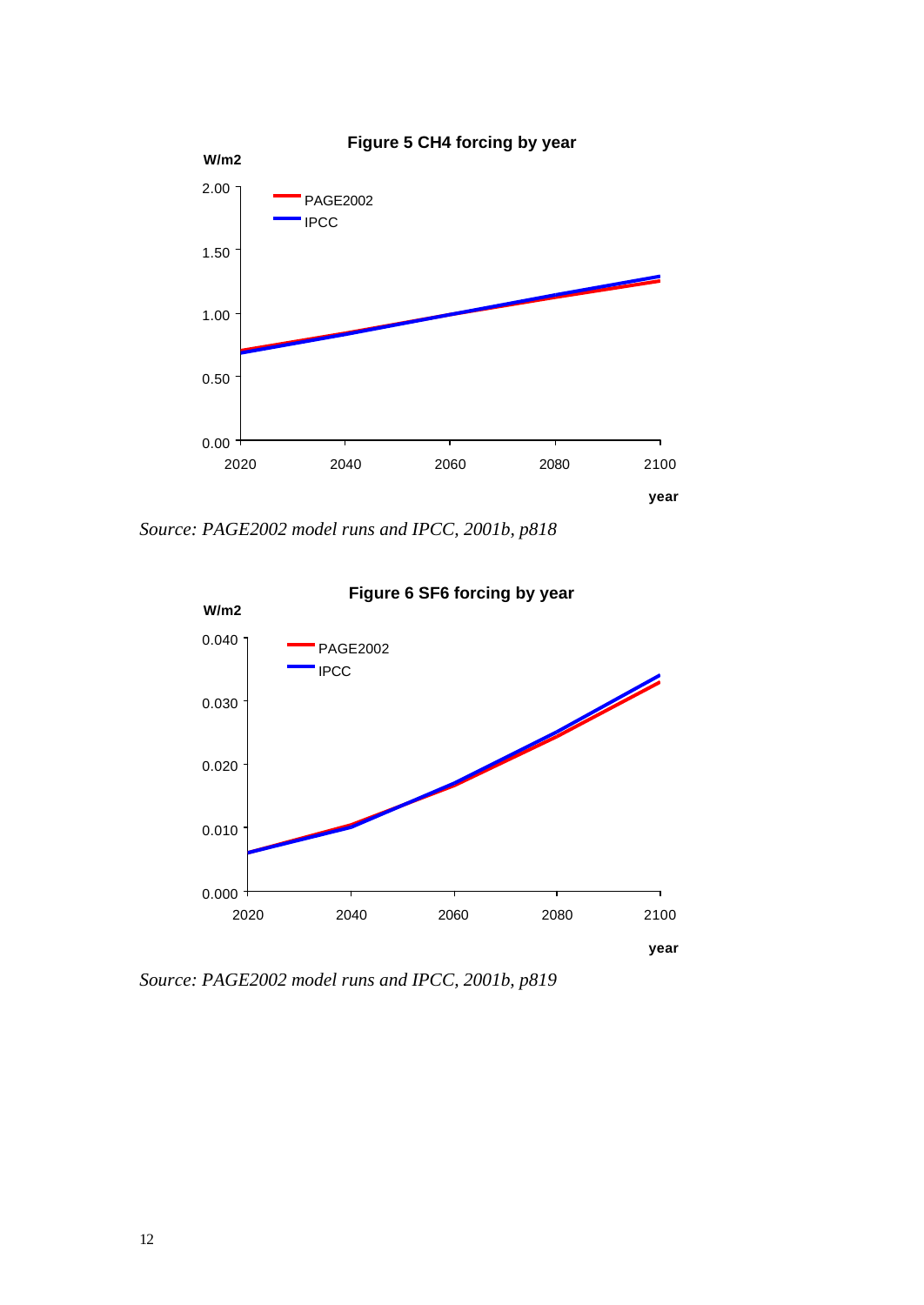Figure 7 shows the final comparison between PAGE2002 and IPCC results, for global mean temperature change since pre-industrial times.



*Source: PAGE2002 model runs and IPCC, 2001b, p824, 556*

Once again the agreement between the PAGE2002 mean results and the IPCC reference results is excellent – the two lines on the figure essentially coincide.

The range of results from the PAGE2002 model is larger than the range reported in the IPCC TAR, but this is to be expected, as the IPCC results are simply the highest and lowest best guess results from the seven General Circulation Models considered by the IPCC. As the IPCC states 'This is not the extreme range of possibilities, for two reasons. First, forcing uncertainties have not been considered. Second, some AOGCMs have effective climate sensitivities outside the range considered.' (IPCC, 2001b, p555). The PAGE2002 results do include uncertainties in forcing, particularly for sulphates, and the full range of climate sensitivities up to 5 degC for a doubling of CO2.

#### **Marginal impact calculations**

PAGE2002 gives the mean climate change impacts of scenario A2 over the next two centuries from 2000 to 2200 as US\$26.3 trillion in year 2000 dollars, discounted back to 2000 at a pure time preference rate of 3% per year. The 5% and 95% points on the distribution are US\$6.3 trillion and US\$66.9 trillion.

The marginal impact of each of the three gases, CO2, CH4 and SF6 is calculated by reducing the emissions of the gas by a small amount in the first analysis year, 2001,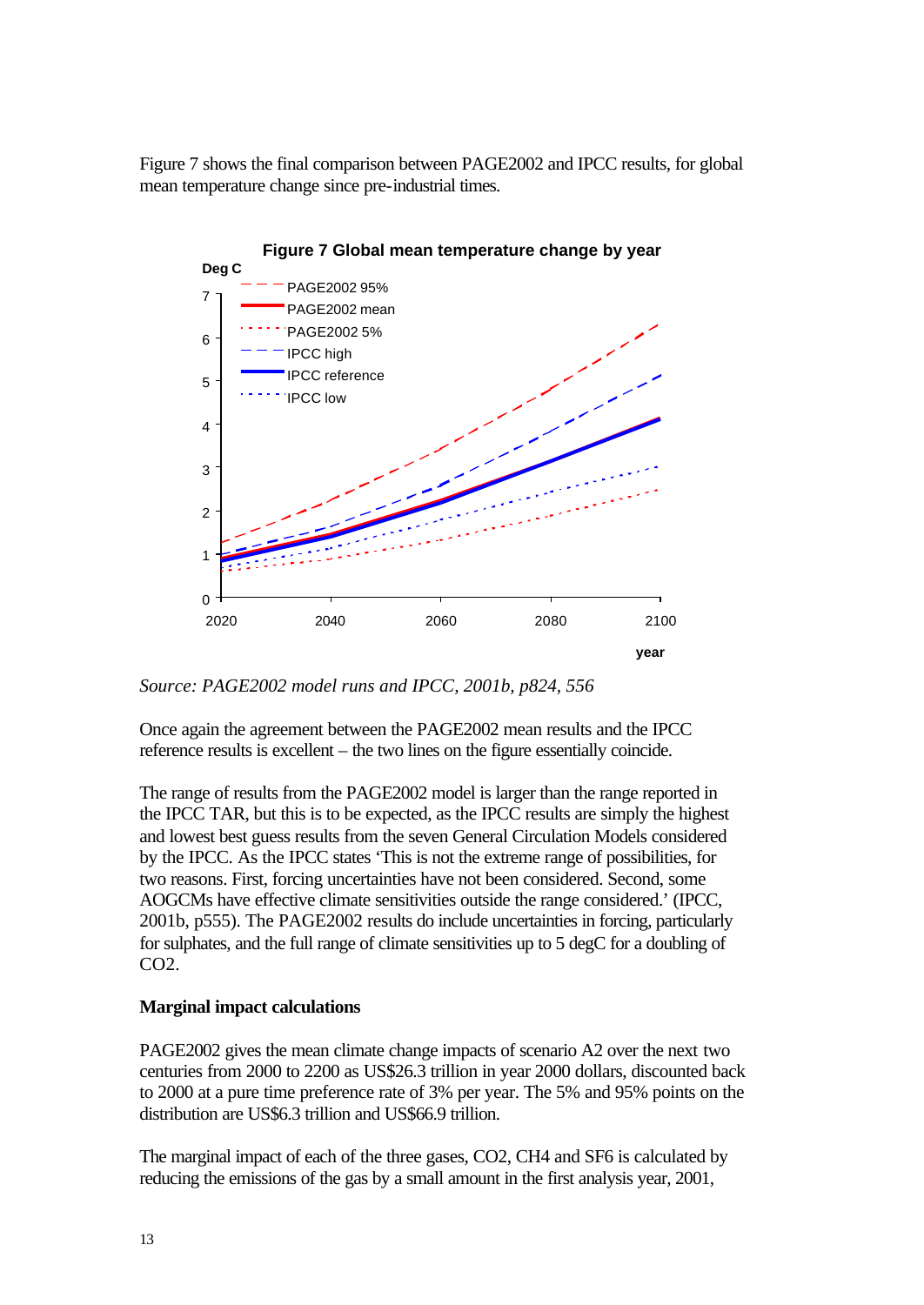and finding the difference in impacts that this creates. The structure of the PAGE2002 model allows a probability distribution for the difference in impacts to be calculated.

The small amount chosen was 10% of the year 2000 emissions. The difference in impacts was divided by the number of tonnes of the gas that this represents (800 Mt C as CO2, 32.3 Mt for CH4 and 600 tonnes for SF6) to get the marginal impact per tonne. The calculation was repeated with a 20% drop in emissions to check that rounding errors were not significant.

Table 7 shows the marginal impact results. The mean value for CO2 is US\$19 per tonne of Carbon (or about US\$5 per tonne of CO2), for methane it is US\$105 per tonne, and for SF6, US\$200 000 per tonne. Using the mean values, each tonne of methane has 21 times the impact of a tonne of CO2, and each tonne of SF6 has about 40 000 times the impact of a tonne of CO2. For each gas, the range between the 5% and 95% points is about an order of magnitude.

| $2000 - 2200$        | $US$(2000)$ billion for a $10\%$ drop |         |                      |  |
|----------------------|---------------------------------------|---------|----------------------|--|
|                      | 5%                                    | mean    | 95%                  |  |
| C as CO <sub>2</sub> | 3.6                                   | 15.5    | 40.8                 |  |
| Methane              | 0.8                                   | 3.4     | 8.5                  |  |
| SF <sub>6</sub>      | 0.03                                  | 0.12    | 0.28                 |  |
|                      |                                       |         |                      |  |
| $2000 - 2200$        |                                       |         | US\$(2000) per tonne |  |
|                      | 5%                                    | mean    | 95%                  |  |
| C as CO <sub>2</sub> | 4                                     | 19      | 51                   |  |
| Methane              | 25                                    | 105     | 263                  |  |
| SF <sub>6</sub>      | 45 000                                | 200 000 | 450 000              |  |

#### **Table 7 Drop in impacts and marginal impacts by gas**

*Source: PAGE2002 model runs*

For comparison, the IPCC gives 100-year Global Warming Potentials (GWPs) on a mass basis of 23 for methane and 22 200 for SF6 (IPCC, 2001b, p388).

GWPs have at least three obvious drawbacks: they are very sensitive to the arbitrary time horizon chosen. They do not allow impacts that occur soon to be valued more highly than those that occur in the distant future, and they are relative, rather than absolute, measures. Knowing the GWP of a gas does not necessarily help very much in deciding how much effort, if any, should be devoted to reducing the emissions of it.

By contrast, the marginal impact calculated here is an absolute measure. It does not require the assumption of an arbitrary time horizon. It allows near-term impacts to be valued more highly. It can also be compared with estimated costs for abating emissions of the gas.

Market prices are about US\$160 per tonne for methane (BP, 2002), and about US\$25 000 per tonne for SF6. The climate change impacts of methane are a significant proportion of its market price. So a pipeline replacement to decrease losses could be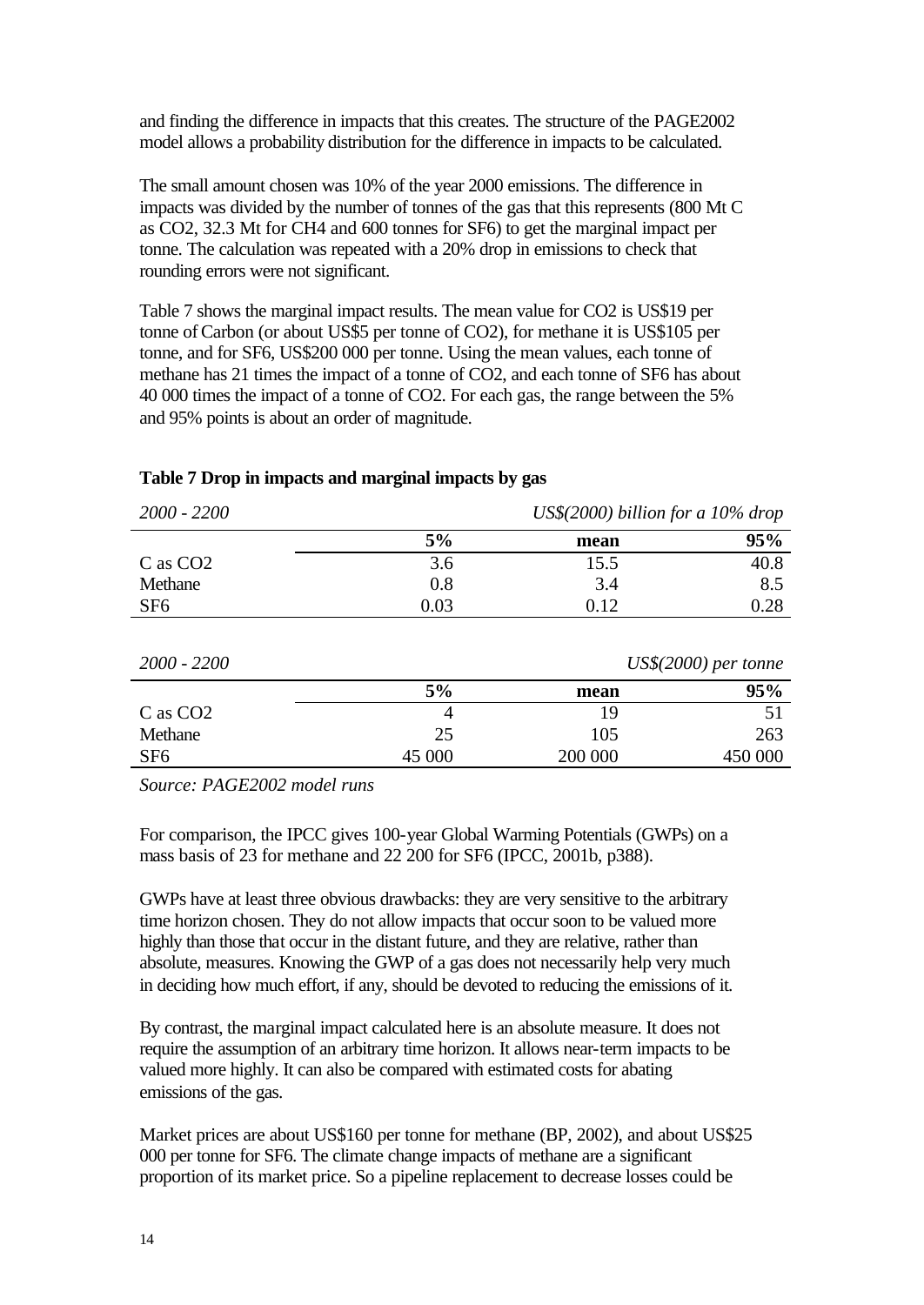justified if the Net Present Cost were less than about US\$265 per tonne saved in 2000 US dollars - made up of not just US\$160 from having the gas available to sell, but also US\$105 from the reduction in climate change impacts.

For SF6 the climate change impacts are much larger than the market price. The economics of schemes to reduce the leakage of SF6 are transformed once the climate change impacts are properly counted.

#### **Sensitivity of SF6 marginal impact**

As the focus of this work is on SF6, figure 8 shows the most important influences on the marginal impact of a tonne of SF6. The largest correlation, +0.732, is with the equilibrium warming for a doubling of CO2 concentration. The sign of the correlation coefficient shows that a larger value for the input gives a larger value for the marginal impact, as we would expect.

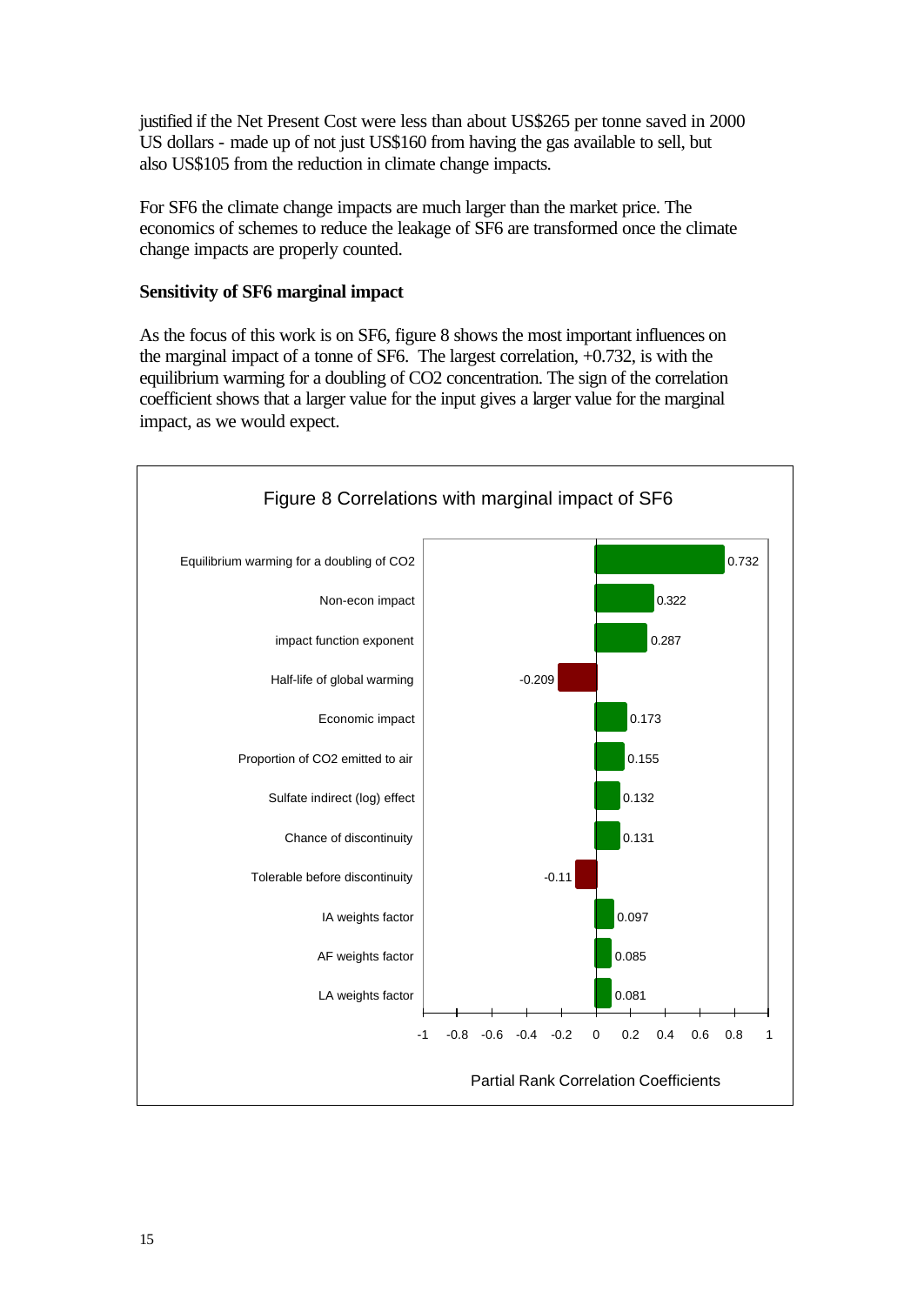The next two most important influences are the non-economic impact of a 2.5 degC temperature rise, and the value of n in the expression  $(T-T_{tol})^n$ , which defines the impacts for other temperatures.

Next comes another scientific parameter, the half-life of global warming. This time the correlation is negative, showing that a lower value for the input gives a larger value for the marginal impact. This again is in the direction we would expect, as a lower value for the half-life means that the Earth responds more quickly to the increased forcing, giving earlier impacts which have a larger net present value.

All of the influences in figure 8 are of the correct sign. Two of the top 12 influences shown in the figure refer to the possible future large-scale discontinuities, even though the discontinuities are unlikely to occur for at least the next 50 years.

That the top four influences divide into two scientific and two economic parameters is a strong argument for the building of Integrated Assessment models such as PAGE2002. Models that are exclusively scientific, or exclusively economic, would omit parts of the climate change problem which still contain profound uncertainties.

#### **Comparison with earlier work**

An earlier version of the PAGE model, PAGE95, has been used previously to produce marginal impact estimates for CO2 and methane. These previous estimates were in US\$1990, discounted at a pure time preference rate of 3% back to 1990, and are shown in table 8.

### **Table 8 Marginal impacts by gas from PAGE95**

| 1990 - 2200          |    |      | $US$(1990)$ per tonne |
|----------------------|----|------|-----------------------|
|                      | 5% | mean | 95%                   |
| C as CO <sub>2</sub> |    |      | 48                    |
| Methane              | 30 | 10   | 260                   |

*Source: PAGE95 runs reported in Plambeck and Hope, 1996; Hope, 2001.*

Comparing table 8 with table 7 shows that the mean results for the marginal impacts have hardly changed, although the lower end of the range has dropped by a factor of two. The previous mean estimate for CO2 of US\$21 per tonne of Carbon has become US\$19 per tonne of Carbon. But this gives rather a misleading impression of stability and precision. In fact the mean values have hardly changed because several quite significant changes have approximately cancelled each other out, as shown in Table 9 for CO2.

The first three rows show the effects of each structural change to the model. Including large-scale discontinuities increases the mean impact of a tonne of CO2 by 16%. Even though the discontinuity occurs in the  $22<sup>nd</sup>$  century, if at all, it still has an effect on marginal impacts now as the lifetime of CO2 emissions is so long.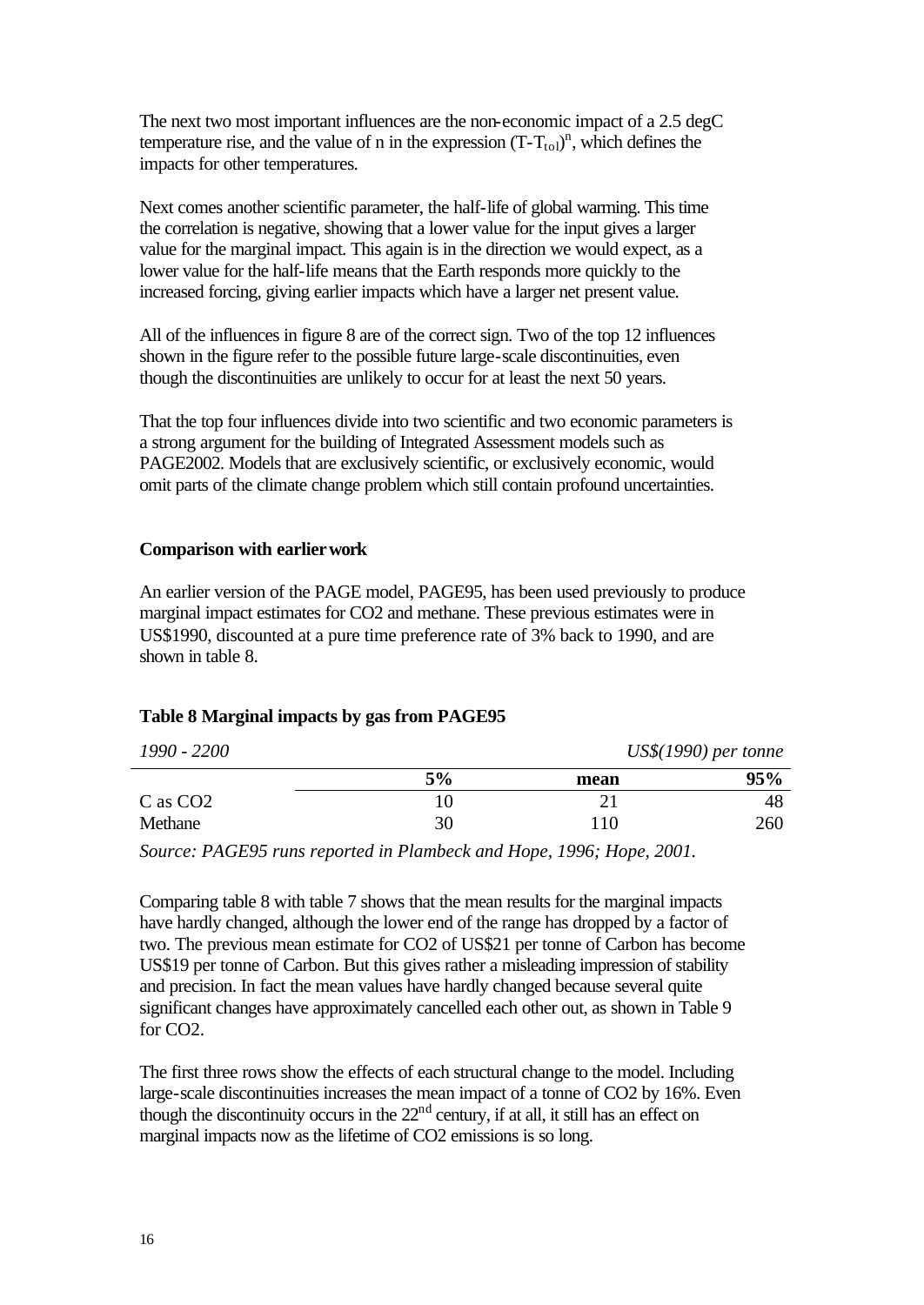Rebasing the model to 2000 rather than 1990 increases the impacts by 24%, because a US\$1990 is worth 24% more than a US\$2000. Allowing the change in emissions to occur in a single year, rather than spread over 15 years as in PAGE95, increases the marginal impact by 22%.

| <b>Structural changes:</b>         | Change in mean<br>CO <sub>2</sub> impact |
|------------------------------------|------------------------------------------|
| Large-scale discontinuities        | $+16%$                                   |
| Base year 2000                     | $+24%$                                   |
| Change in emissions in single year | $+22%$                                   |
| <b>Parameter changes:</b>          |                                          |
| Higher base year GDP               | $+82%$                                   |
| Higher GDP growth                  | $+78%$                                   |
| Higher population growth           | $+21%$                                   |
| Lower sulphate effects             | $+15%$                                   |
| Lower economic effects in EU       | $-42%$                                   |
| Lower economic effects in LDCs     | $-55%$                                   |
| Carbon cycle changes               | $-39\%$                                  |
| Methane chemistry changes          | $-29%$                                   |

#### **Table 9 The effect of updates to PAGE on the mean marginal impact of CO2**

*Source: PAGE2002 model runs*

The effect of each parameter change is measured by running the model twice, once with all the changes implemented, and again with all the changes implemented except the one whose effect is being measured, which is left at its PAGE95 level, and noting the increase in mean impact in the first run compared to the second.

Using the year 2000 GDP from PAGE95, which totals US\$33.3 trillion in US\$2000, rather than the US\$43.6 trillion in PAGE2002, gives a mean drop in impacts of 8.5 instead of US\$15.5 billion, for an 82% rise from using the new higher base year GDP. This is more than 43.6/33.3 because the economic growth has been faster than expected mainly in the developing countries, which bear the brunt of any impacts. Using the GDP growth rates from PAGE95 gives a mean drop in impacts of 8.7 instead of US\$15.5 billion. Using the discount rates from PAGE95 (which reflect the lower population growth forecasts in PAGE95, since both versions are using a 3% pure time preference rate) gives a mean drop in impacts of 12.8 instead of US\$15.5 billion.

The effects of sulphates are slightly smaller in PAGE2002 than in PAGE95. Since sulphates have a cooling effect, this increases the marginal impacts.

Putting the focus region weights back to their PAGE95 values gives a mean drop in impacts of 26.7 instead of US\$15.5 billion for CO2. Putting the regional weight factors back to their PAGE95 values gives a mean drop in impacts of 34.2 instead of US\$15.5 billion for CO2. Both of these changes reflect the consensus that has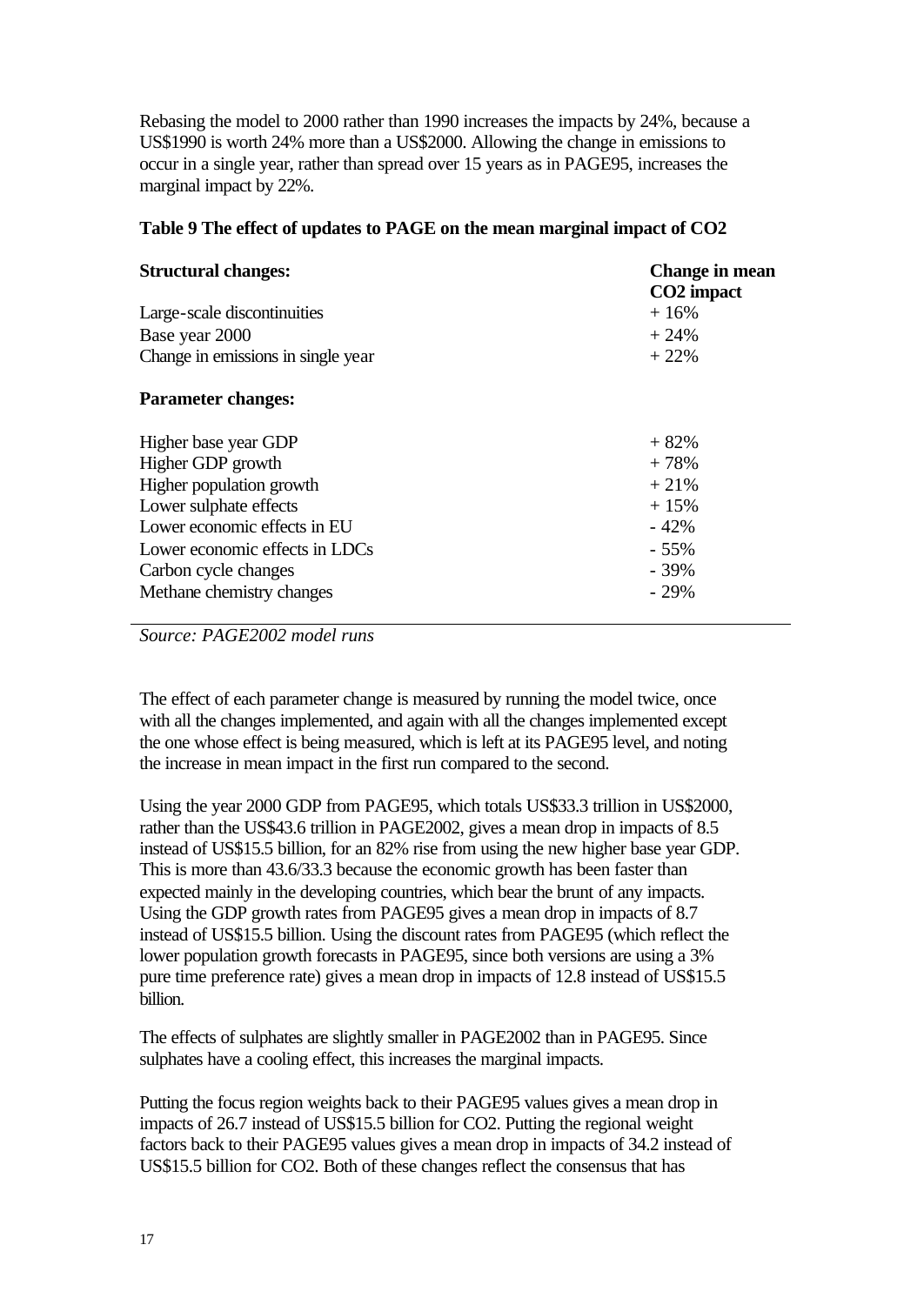developed since the IPCC SAR that very high impacts are implausible for modest temperature changes.

The carbon cycle changes include lower values for the climate sensitivity and the proportion of emissions which get into the atmosphere, and a positive rather than negative mean value for the effect of temperature rises on the stimulation of natural emissions, now reflecting the lower ability of oceans to remove CO2 at higher temperatures (IPCC, 2001b, p218) as well as the enhanced plant growth which was the dominant factor in PAGE95. The methane chemistry changes involve small adjustments to the CH4 pre-industrial concentration, half-life, base year forcing and slope of the forcing equation.

The net effect of all these changes is to leave the mean marginal impact estimate for CO2 almost unchanged, although now expressed in year 2000 dollars not year 1990 ones.

#### **Future work**

The marginal impact estimates given in this paper have been calculated for only a single IPCC scenario, A2. Although earlier work has shown the results to be fairly insensitive to the scenario used, it would probably be worthwhile to repeat the calculations at least for one other of the IPCC scenarios, scenarioB2. This is not because the different emissions in scenario B2 would change the results, so much as the different GDP and population growth assumptions, which imply different discount rates, which are known to affect the results strongly (Hope, 2001).

The PAGE2002 model allows the marginal impacts of any gas to be found, provided only that its concentration is low enough that its radiative forcing effect is linear in its concentration (CO2 and CH4 are special cases, which have their own special equation forms). Using this feature to find the marginal impacts of a range of other gases would contribute to policy discussions about the balance of effort in greenhouse gas reductions.

Finally, the calculations reported here should be repeated regularly as new information is constantly becoming available in this area. The new, more flexible, form of PAGE can incorporate new forms for probability distributions, and allow new parameters to be made uncertain. Keeping the calculations up to date will ensure that policy is not being informed by outdated science and economics.

#### **Acknowledgement**

This research was funded by the GB Office of Gas and Electricity Markets.